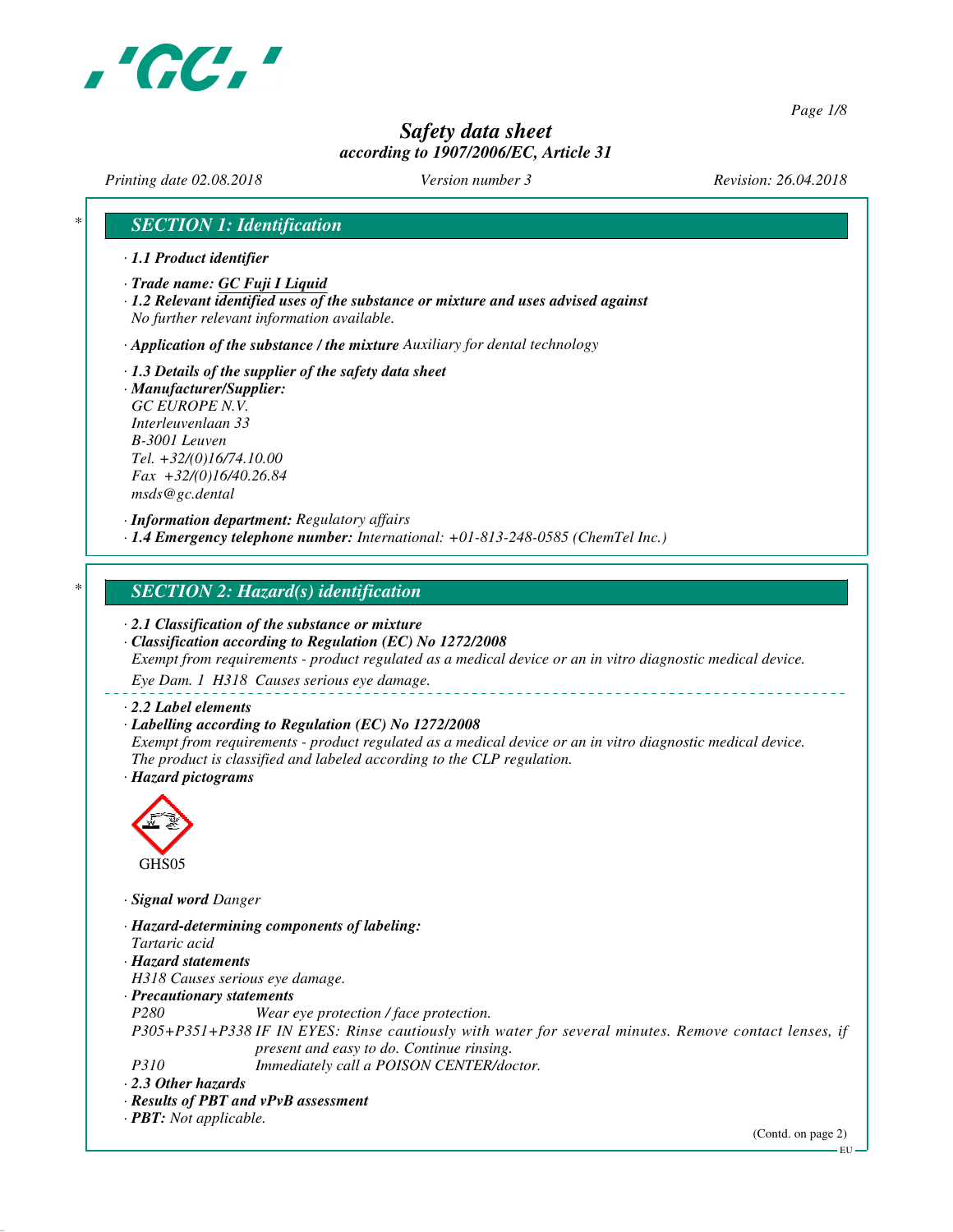*Printing date 02.08.2018 Version number 3 Revision: 26.04.2018*

*Trade name: GC Fuji I Liquid*

*· vPvB: Not applicable.*

(Contd. of page 1)

*SECTION 3: Composition/information on ingredients*

### *· 3.2 Chemical characterization: Mixtures*

*· Description:*

*Only substances required to be mentioned according to Annex II of regulation 1907/2006 are listed. Information on the other substances that may be present can be obtained upon request.*

*· Dangerous components:*

*87-69-4 Tartaric acid Eye Dam. 1, H318 10-<25%*

*· Additional information: For the wording of the listed hazard phrases refer to section 16.*

### *SECTION 4: First-aid measures*

*· 4.1 Description of first aid measures*

*· General information:*

*Immediately remove any clothing soiled by the product.*

- *If symptoms persist consult doctor.*
- *· After inhalation:*

*Supply fresh air. If required, provide artificial respiration. Keep patient warm. Consult doctor if symptoms persist. Take affected persons into fresh air and keep quiet.*

*· After skin contact: Immediately wash with water and soap and rinse thoroughly. Seek medical treatment. If skin irritation continues, consult a doctor.*

#### *· After eye contact:*

*Protect unharmed eye.*

*Rinse opened eye for several minutes under running water.*

- *Call a doctor immediately.*
- *· After swallowing:*

*Rinse out mouth and then drink plenty of water.*

- *If symptoms persist consult doctor.*
- *· 4.2 Most important symptoms and effects, both acute and delayed No further relevant information available.*
- *· 4.3 Indication of any immediate medical attention and special treatment needed*
- *No further relevant information available.*

### *SECTION 5: Fire-fighting measures*

- *· 5.1 Extinguishing media*
- *· Suitable extinguishing agents: CO2, sand, extinguishing powder. Do not use water.*
- *· For safety reasons unsuitable extinguishing agents: Water*
- *· 5.2 Special hazards arising from the substance or mixture Formation of toxic gases is possible during heating or in case of fire.*
- *· 5.3 Advice for firefighters*
- *· Protective equipment: Wear self-contained respiratory protective device.*
- *· Additional information*

*Dispose of fire debris and contaminated fire fighting water in accordance with official regulations.*

(Contd. on page 3)

EU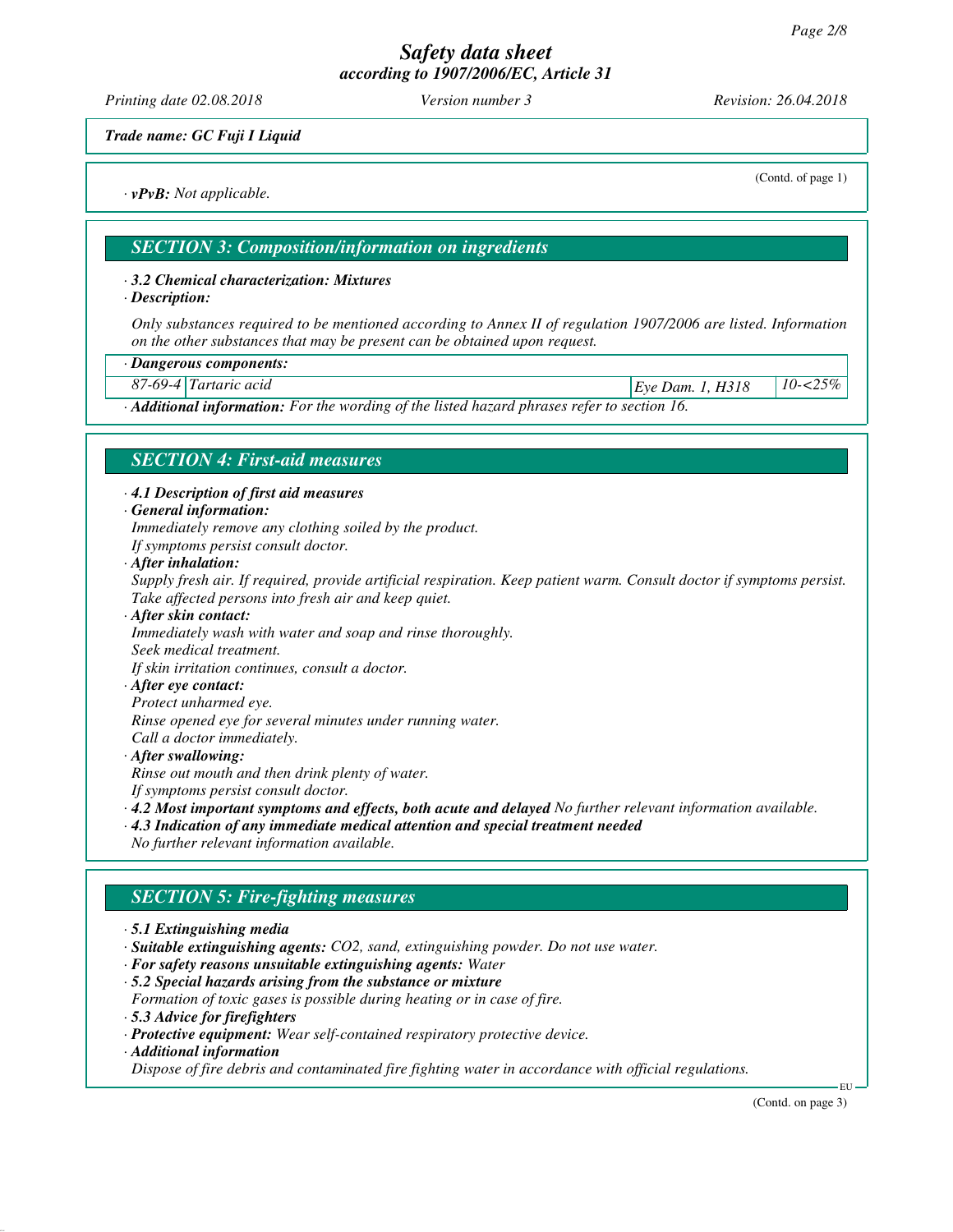*Printing date 02.08.2018 Version number 3 Revision: 26.04.2018*

*Trade name: GC Fuji I Liquid*

(Contd. of page 2)

### *SECTION 6: Accidental release measures*

- *· 6.1 Personal precautions, protective equipment and emergency procedures Remove persons from danger area. Avoid contact with the eyes and skin. Wear protective clothing. · 6.2 Environmental precautions:*
- *Do not allow product to reach sewage system or any water course. Do not allow to penetrate the ground/soil.*
- *· 6.3 Methods and material for containment and cleaning up: Use neutralizing agent. Absorb liquid components with liquid-binding material. Dispose of the collected material according to regulations.*
- *· 6.4 Reference to other sections See Section 7 for information on safe handling. See Section 8 for information on personal protection equipment. See Section 13 for disposal information.*

### *SECTION 7: Handling and storage*

*· 7.1 Precautions for safe handling*

*Ensure good ventilation/exhaustion at the workplace. Prevent formation of aerosols. Avoid contact with the eyes and skin.*

*· Information about protection against explosions and fires: Protect against electrostatic charges.*

*· 7.2 Conditions for safe storage, including any incompatibilities*

*· Storage:*

- *· Requirements to be met by storerooms and receptacles: Store only in unopened original receptacles.*
- *· Information about storage in one common storage facility: Store away from foodstuffs.*
- *· Further information about storage conditions: Keep receptacle tightly sealed.*
- *· 7.3 Specific end use(s) No further relevant information available.*

### *SECTION 8: Exposure controls/personal protection*

*· Additional information about design of technical systems: No further data; see item 7.*

- *· 8.1 Control parameters*
- *· Components with limit values that require monitoring at the workplace:*
- *The product does not contain any relevant quantities of materials with critical values that have to be monitored at the workplace.*
- *· Additional information: The lists that were valid during the creation were used as basis.*
- *· 8.2 Exposure controls*
- *· Personal protective equipment:*
- *· General protective and hygienic measures:*
- *The usual precautionary measures for handling chemicals should be followed. Avoid contact with the eyes and skin.*
- *Wash hands before breaks and at the end of work.*
- *Keep away from foodstuffs, beverages and feed.*
- *Immediately remove all soiled and contaminated clothing.*
- *· Breathing equipment: Suitable respiratory protective device recommended.*

EU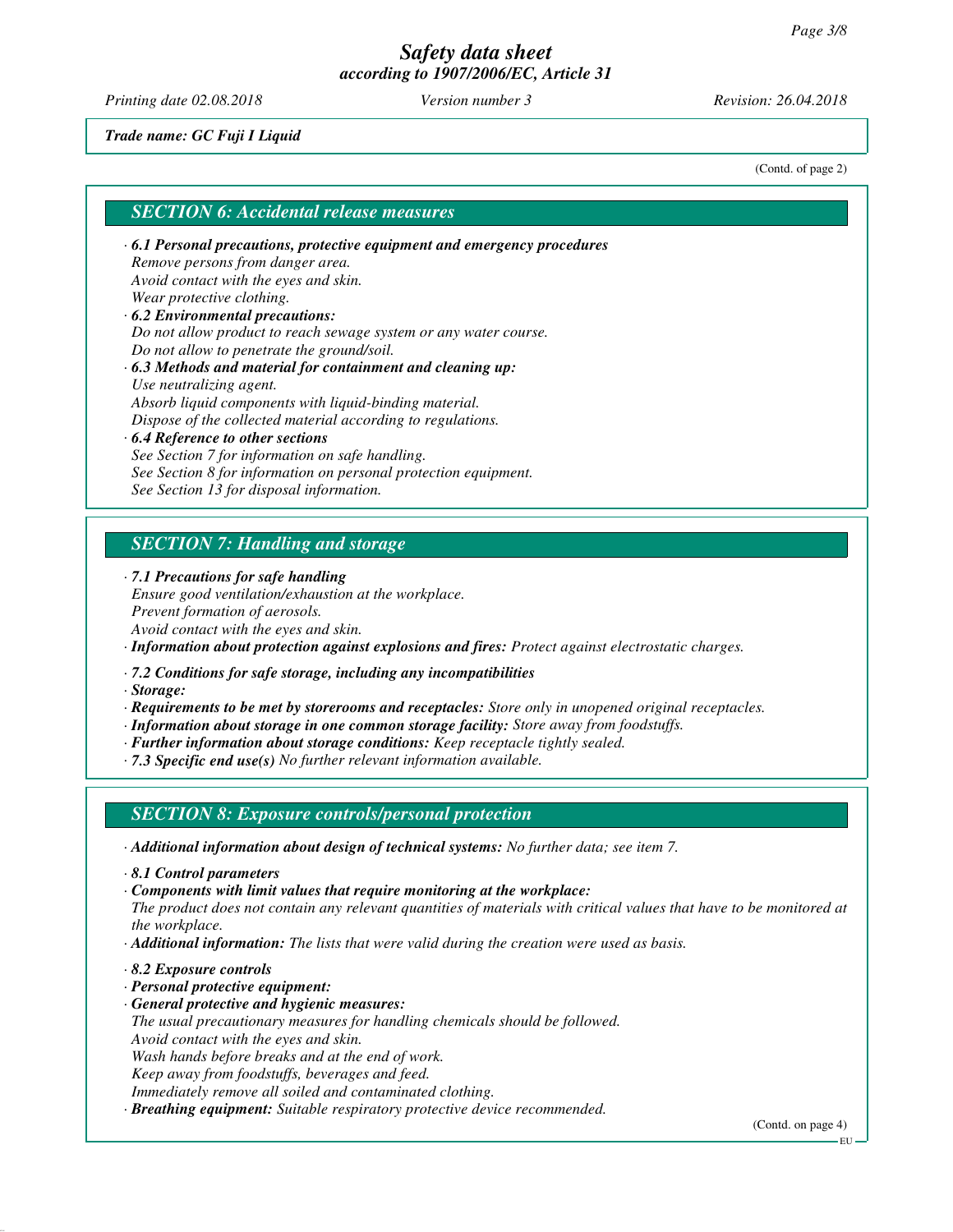*Printing date 02.08.2018 Version number 3 Revision: 26.04.2018*

(Contd. of page 3)

*Trade name: GC Fuji I Liquid*

*· Protection of hands:*



# *Protective gloves*

#### *· Material of gloves*

*The selection of the suitable gloves does not only depend on the material, but also on further marks of quality and varies from manufacturer to manufacturer. As the product is a preparation of several substances, the resistance of the glove material can not be calculated in advance and has therefore to be checked prior to the application.*

### *· Penetration time of glove material*

*The exact break through time has to be found out by the manufacturer of the protective gloves and has to be observed.*

*· Eye protection:*



*Tightly sealed goggles*

| <b>SECTION 9: Physical and chemical properties</b>          |                                               |  |  |  |
|-------------------------------------------------------------|-----------------------------------------------|--|--|--|
| · 9.1 Information on basic physical and chemical properties |                                               |  |  |  |
| <b>General Information</b><br>$\cdot$ Appearance:           |                                               |  |  |  |
| Form:                                                       | Liquid                                        |  |  |  |
| Color:                                                      | Light yellow                                  |  |  |  |
| $\cdot$ Odor:                                               | <b>Odorless</b>                               |  |  |  |
| · Odor threshold:                                           | Not determined.                               |  |  |  |
| $\cdot$ pH-value at 20 $\degree$ C:                         | 1.9                                           |  |  |  |
| Change in condition                                         |                                               |  |  |  |
| <b>Melting point/Melting range:</b>                         | Undetermined.                                 |  |  |  |
| <b>Boiling point/Boiling range:</b>                         | Undetermined.                                 |  |  |  |
| · Flash point:                                              | Not applicable.                               |  |  |  |
| · Flammability (solid, gaseous):                            | Not applicable.                               |  |  |  |
| · Ignition temperature:                                     | Undetermined.                                 |  |  |  |
| · Decomposition temperature:                                | Not determined.                               |  |  |  |
| · Auto igniting:                                            | Product is not selfigniting.                  |  |  |  |
| · Danger of explosion:                                      | Product does not present an explosion hazard. |  |  |  |
| · Explosion limits:                                         |                                               |  |  |  |
| Lower:                                                      | Not determined.                               |  |  |  |
| <b>Upper:</b>                                               | Not determined.                               |  |  |  |
| · Vapor pressure:                                           | Not determined.                               |  |  |  |
| $\cdot$ Density:                                            | Not determined.                               |  |  |  |
| $\cdot$ Relative density                                    | Not determined.                               |  |  |  |
| · Vapor density                                             | Not determined.                               |  |  |  |

EU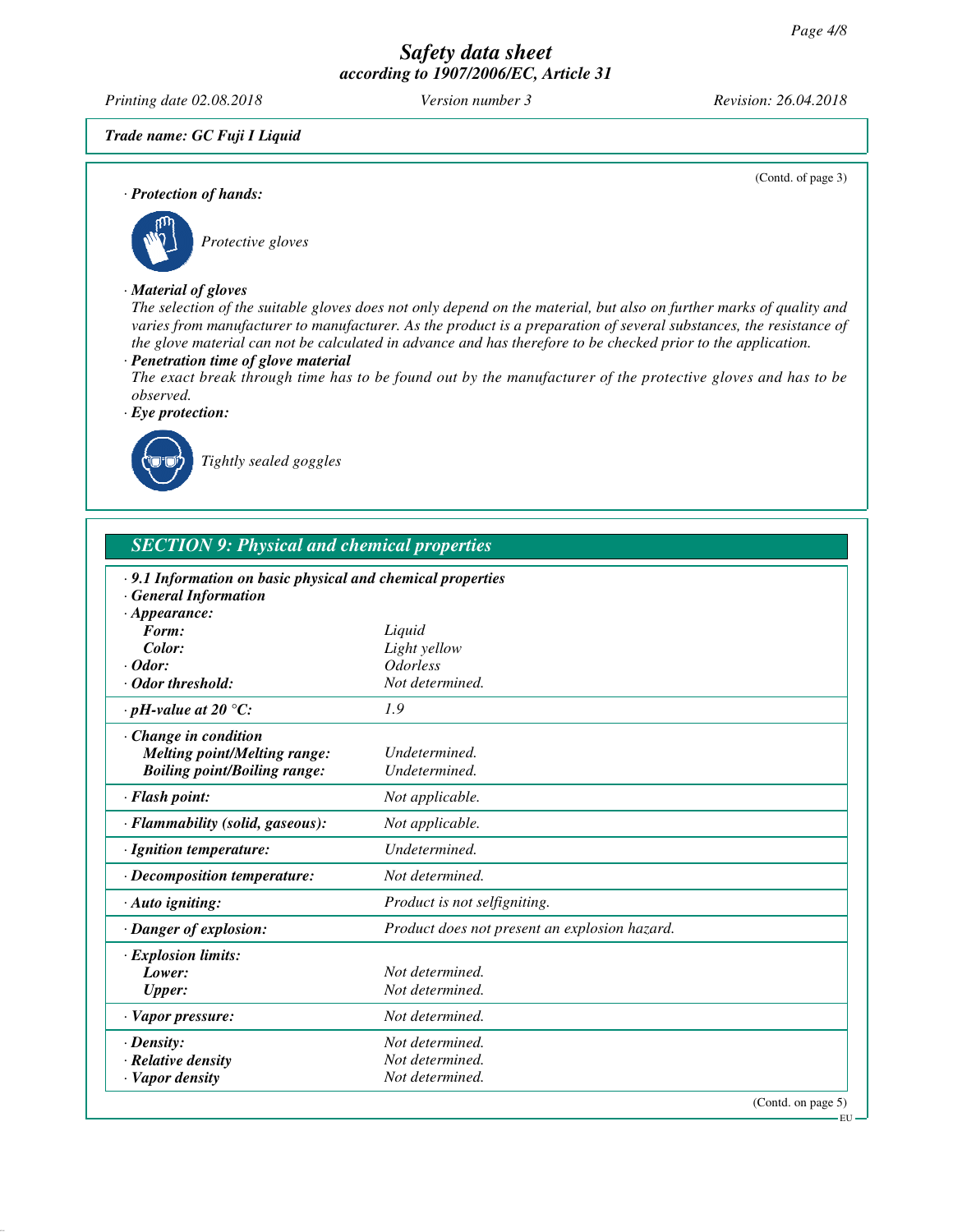*Printing date 02.08.2018 Version number 3 Revision: 26.04.2018*

*Trade name: GC Fuji I Liquid*

|                                                            |                                            | (Contd. of page 4) |
|------------------------------------------------------------|--------------------------------------------|--------------------|
| $\cdot$ Evaporation rate                                   | Not determined.                            |                    |
| · Solubility in / Miscibility with                         |                                            |                    |
| Water:                                                     | <i>Insoluble.</i>                          |                    |
| · Partition coefficient (n-octanol/water): Not determined. |                                            |                    |
| · Viscosity:                                               |                                            |                    |
| Dynamic:                                                   | Not determined.                            |                    |
| Kinematic:                                                 | Not determined.                            |                    |
| · Solvent content:                                         |                                            |                    |
| Water:                                                     | 53.5 $%$                                   |                    |
| $VOC$ (EC)                                                 | $0.0 \text{ g/l}$                          |                    |
| $\cdot$ 9.2 Other information                              | No further relevant information available. |                    |

# *SECTION 10: Stability and reactivity*

*· 10.1 Reactivity No further relevant information available.*

- *· 10.2 Chemical stability*
- *· Thermal decomposition / conditions to be avoided: No decomposition if used according to specifications.*
- *· 10.3 Possibility of hazardous reactions No dangerous reactions known.*
- *· 10.4 Conditions to avoid No further relevant information available.*
- *· 10.5 Incompatible materials: No further relevant information available.*
- *· 10.6 Hazardous decomposition products: No dangerous decomposition products known.*

## *SECTION 11: Toxicological information*

*· 11.1 Information on toxicological effects*

- *· Acute toxicity: Based on available data, the classification criteria are not met.*
- *· LD/LC50 values that are relevant for classification: No further relevant information available.*
- *· Primary irritant effect:*
- *· on the skin: Based on available data, the classification criteria are not met.*
- *· on the eye:*

*Causes serious eye damage.*

- *· Sensitization: Based on available data, the classification criteria are not met.*
- *· Additional toxicological information:*

### *· OSHA-Ca (Occupational Safety & Health Administration)*

*None of the ingredients is listed.*

*· Repeated dose toxicity No further relevant information available.*

- *· CMR effects (carcinogenity, mutagenicity and toxicity for reproduction) No further relevant information available.*
- *· Germ cell mutagenicity Based on available data, the classification criteria are not met.*
- *· Carcinogenicity Based on available data, the classification criteria are not met.*
- *· Reproductive toxicity Based on available data, the classification criteria are not met.*
- *· STOT-single exposure Based on available data, the classification criteria are not met.*
- *· STOT-repeated exposure Based on available data, the classification criteria are not met.*
- *· Aspiration hazard Based on available data, the classification criteria are not met.*

(Contd. on page 6)

EU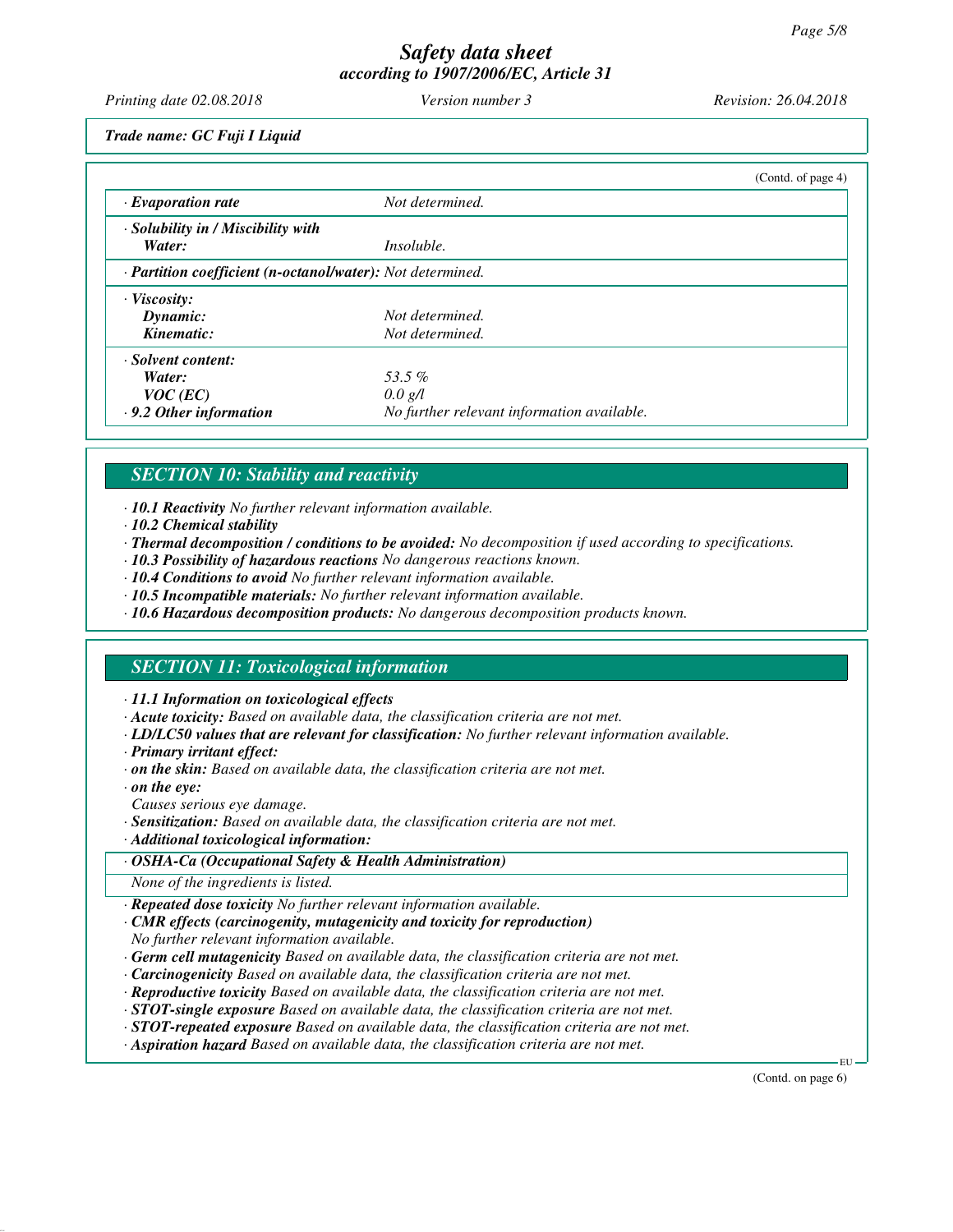*Printing date 02.08.2018 Version number 3 Revision: 26.04.2018*

*Trade name: GC Fuji I Liquid*

(Contd. of page 5)

### *SECTION 12: Ecological information*

- *· 12.1 Toxicity*
- *· Aquatic toxicity: No further relevant information available.*
- *· 12.2 Persistence and degradability No further relevant information available.*
- *· 12.3 Bioaccumulative potential No further relevant information available.*
- *· 12.4 Mobility in soil No further relevant information available.*
- *· Additional ecological information:*

*· General notes:*

*Must not reach bodies of water or drainage ditch undiluted or unneutralized.*

*Rinse off of bigger amounts into drains or the aquatic environment may lead to decreased pH-values. A low pHvalue harms aquatic organisms. In the dilution of the use-level the pH-value is considerably increased, so that after the use of the product the aqueous waste, emptied into drains, is only low water-dangerous. Water hazard class 1 (Self-assessment): slightly hazardous for water*

*Do not allow undiluted product or large quantities of it to reach ground water, water course or sewage system.*

#### *· 12.5 Results of PBT and vPvB assessment*

*· PBT: Not applicable.*

- *· vPvB: Not applicable.*
- *· 12.6 Other adverse effects No further relevant information available.*

### *SECTION 13: Disposal considerations*

*· 13.1 Waste treatment methods*

*· Recommendation:*

*Must not be disposed of together with household garbage. Do not allow product to reach sewage system.*

#### *· European waste catalogue*

| 18 00 00 | <b>WASTES FROM HUMAN OR ANIMAL HEALTH CARE AND/OR RELATED RESEARCH (except)</b>            |
|----------|--------------------------------------------------------------------------------------------|
|          | kitchen and restaurant wastes not arising from immediate health care)                      |
|          | 18 01 00   wastes from natal care, diagnosis, treatment or prevention of disease in humans |
|          | 18 01 06* chemicals consisting of or containing hazardous substances                       |

*· Uncleaned packagings:*

*· Recommendation: Disposal must be made according to official regulations.*

| $\cdot$ 14.1 UN-Number<br>· ADR, ADN, IMDG, IATA | not regulated                                                |
|--------------------------------------------------|--------------------------------------------------------------|
| $\cdot$ 14.2 UN proper shipping name             |                                                              |
| $\cdot$ <i>DOT</i>                               | not regulated                                                |
|                                                  | Corrosive liquid, acidic, organic, n.o.s. (Polyacrylic acid, |
|                                                  | Tartaric acid)                                               |
| $\cdot$ ADR                                      | 3265 CORROSIVE LIQUID, ACIDIC, ORGANIC, N.O.S.               |
|                                                  | (Polyacrylic acid, Tartaric acid)                            |
| ADN, IMDG, IATA                                  | not regulated                                                |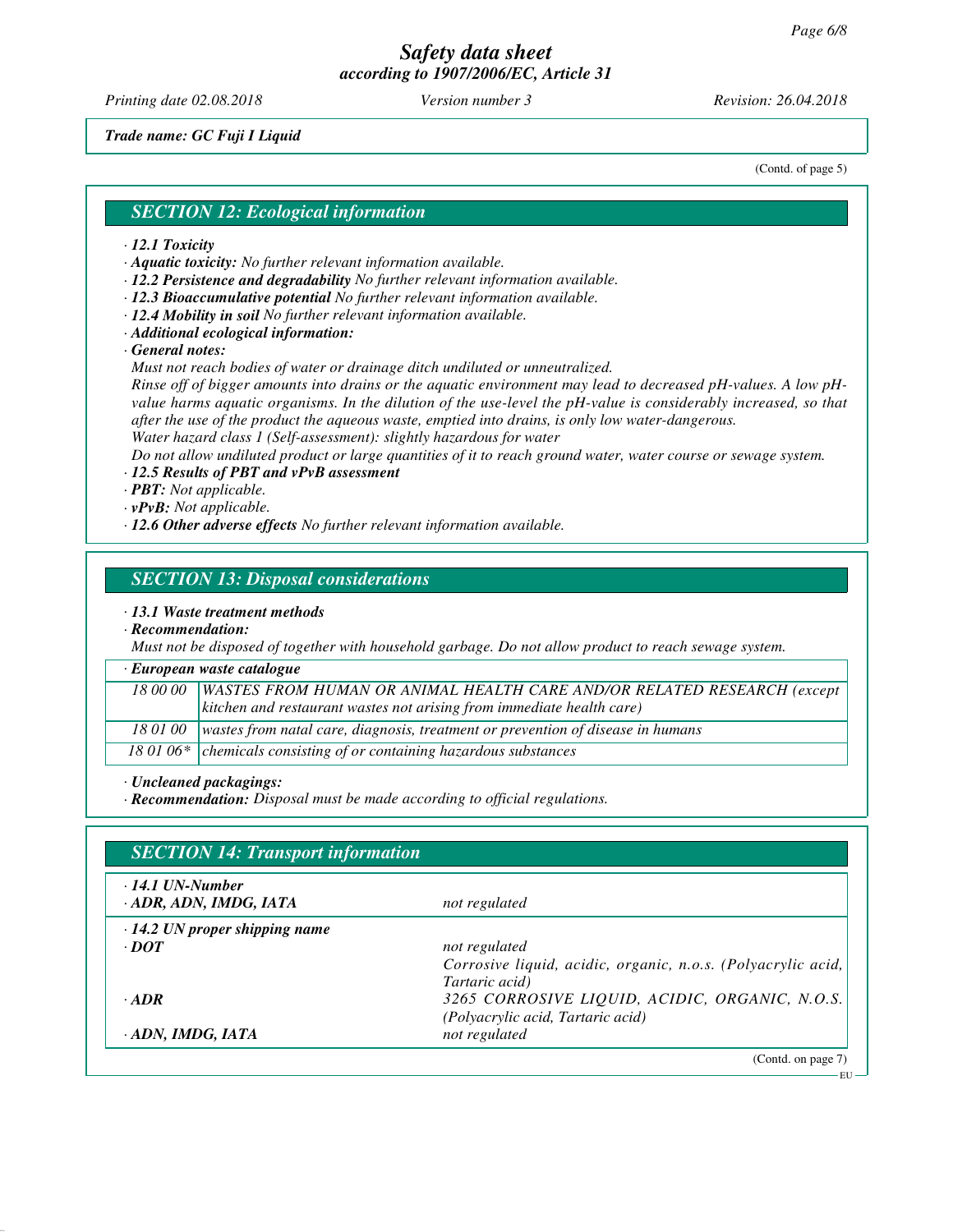*Printing date 02.08.2018 Version number 3 Revision: 26.04.2018*

*Trade name: GC Fuji I Liquid*

|                                                                                                | (Contd. of page $6$ )                                                                         |
|------------------------------------------------------------------------------------------------|-----------------------------------------------------------------------------------------------|
| $\cdot$ 14.3 Transport hazard class(es)                                                        |                                                                                               |
| · ADR, ADN, IMDG, IATA<br>· Class                                                              | not regulated                                                                                 |
| · 14.4 Packing group<br>· ADR, IMDG, IATA                                                      | not regulated                                                                                 |
| · 14.5 Environmental hazards:<br>$\cdot$ Marine pollutant:                                     | No                                                                                            |
| $\cdot$ 14.6 Special precautions for user                                                      | Not applicable.                                                                               |
| $\cdot$ 14.7 Transport in bulk according to Annex II of<br><b>MARPOL73/78 and the IBC Code</b> | Not applicable.                                                                               |
| · UN "Model Regulation":                                                                       | UN 3265 CORROSIVE LIQUID, ACIDIC, ORGANIC, N.O.S.<br>(POLYACRYLIC ACID, TARTARIC ACID), 8, II |

# *SECTION 15: Regulatory information*

*· 15.1 Safety, health and environmental regulations/legislation specific for the substance or mixture · Sara*

| · Section 355 (extremely hazardous substances):                    |  |
|--------------------------------------------------------------------|--|
| None of the ingredient is listed.                                  |  |
| · Section 313 (Specific toxic chemical listings):                  |  |
| None of the ingredients is listed.                                 |  |
| · Proposition 65                                                   |  |
| Chemicals known to cause cancer:                                   |  |
| None of the ingredients is listed.                                 |  |
| Chemicals known to cause reproductive toxicity for females:        |  |
| None of the ingredients is listed.                                 |  |
| Chemicals known to cause reproductive toxicity for males:          |  |
| None of the ingredients is listed.                                 |  |
| Chemicals known to cause developmental toxicity:                   |  |
| None of the ingredients is listed.                                 |  |
| · Carcinogenic categories                                          |  |
| · EPA (Environmental Protection Agency)                            |  |
| None of the ingredients is listed.                                 |  |
| $\cdot$ TLV (Threshold Limit Value established by ACGIH)           |  |
| None of the ingredients is listed.                                 |  |
| · MAK (German Maximum Workplace Concentration)                     |  |
| None of the ingredients is listed.                                 |  |
| · NIOSH-Ca (National Institute for Occupational Safety and Health) |  |
| None of the ingredients is listed.                                 |  |

*· Directive 2012/18/EU*

*· Named dangerous substances - ANNEX I None of the ingredients is listed.*